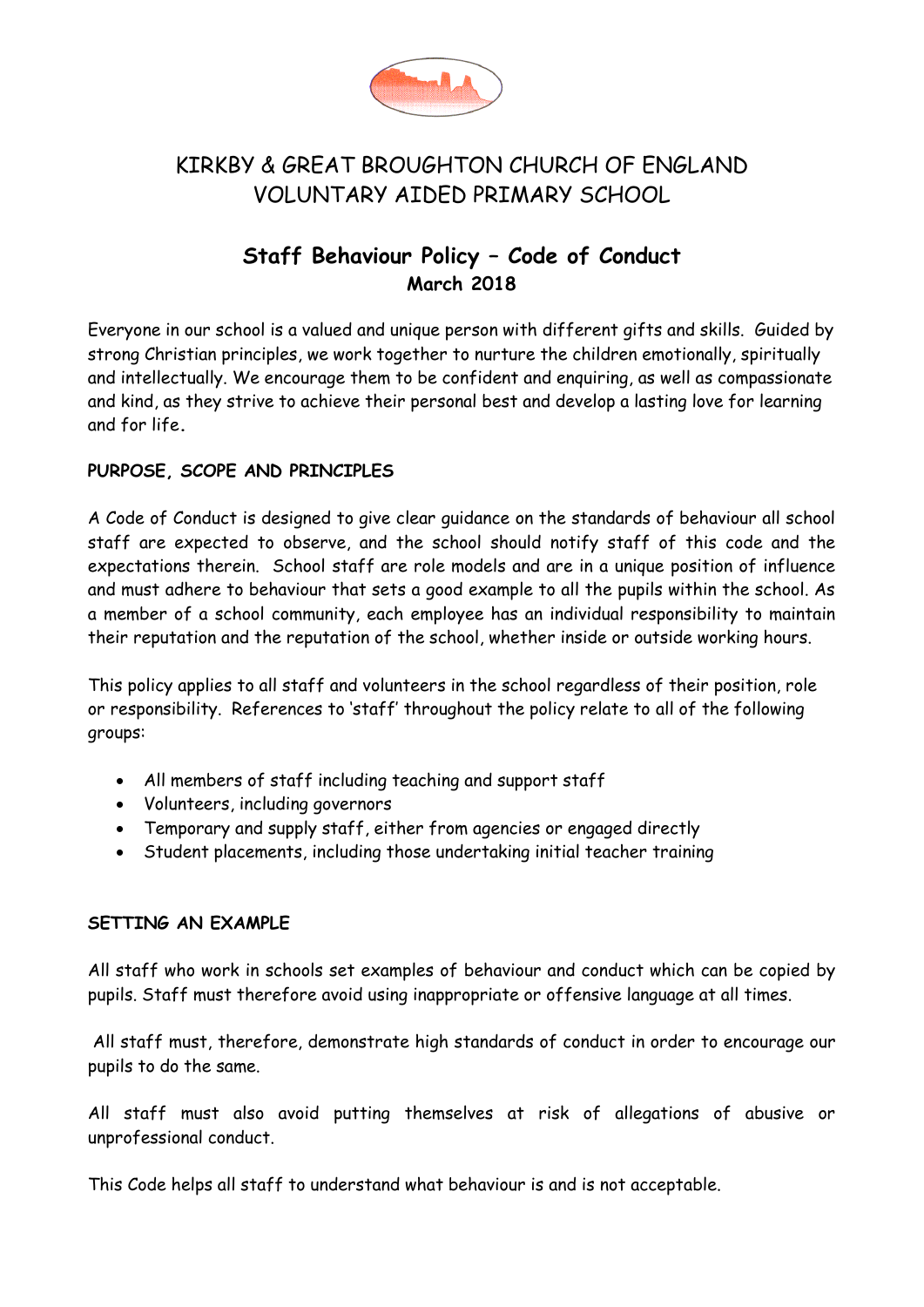### **ONE TO ONE SITUATIONS**

Staff working individually with pupils should be aware of the potential vulnerability of pupils and staff in such situations. Staff should manage these situations with regard to the safety of the pupil and to themselves.

Individual work with pupils should not be undertaken in isolated areas or rooms where there is no external viewing panel. Where it is necessary to close doors for reasons of confidentiality a colleague should be made aware of this and asked to remain vigilant.

#### **SAFEGUARDING PUPILS**

Staff have a duty to safeguard pupils from:

- physical abuse
- sexual abuse
- emotional abuse
- neglect

The duty to safeguard pupils includes the duty to report concerns about a pupil to the school's Designated Senior Person (DSP) for Child Protection. The school's DSP is the headteacher Mrs Celia Wilson

Staff must be familiar with the .school's Child Protection Policy and Whistleblowing Policy.

Staff must not seriously demean or undermine pupils, their parents or carers, or colleagues.

Staff must take reasonable care of pupils under their supervision with the aim of ensuring their safety and welfare.

#### **PUPIL DEVELOPMENT**

Staff must comply with school policies and procedures that support the well-being and development of pupils.

Staff must co-operate and collaborate with colleagues and with external agencies where necessary to support the development of pupils.

Staff must follow reasonable instructions that support the development of pupils.

#### **HONESTY AND INTEGRITY**

Staff must maintain high standards of honesty and integrity in their work. This includes the handling and claiming of money and the use of school property and facilities.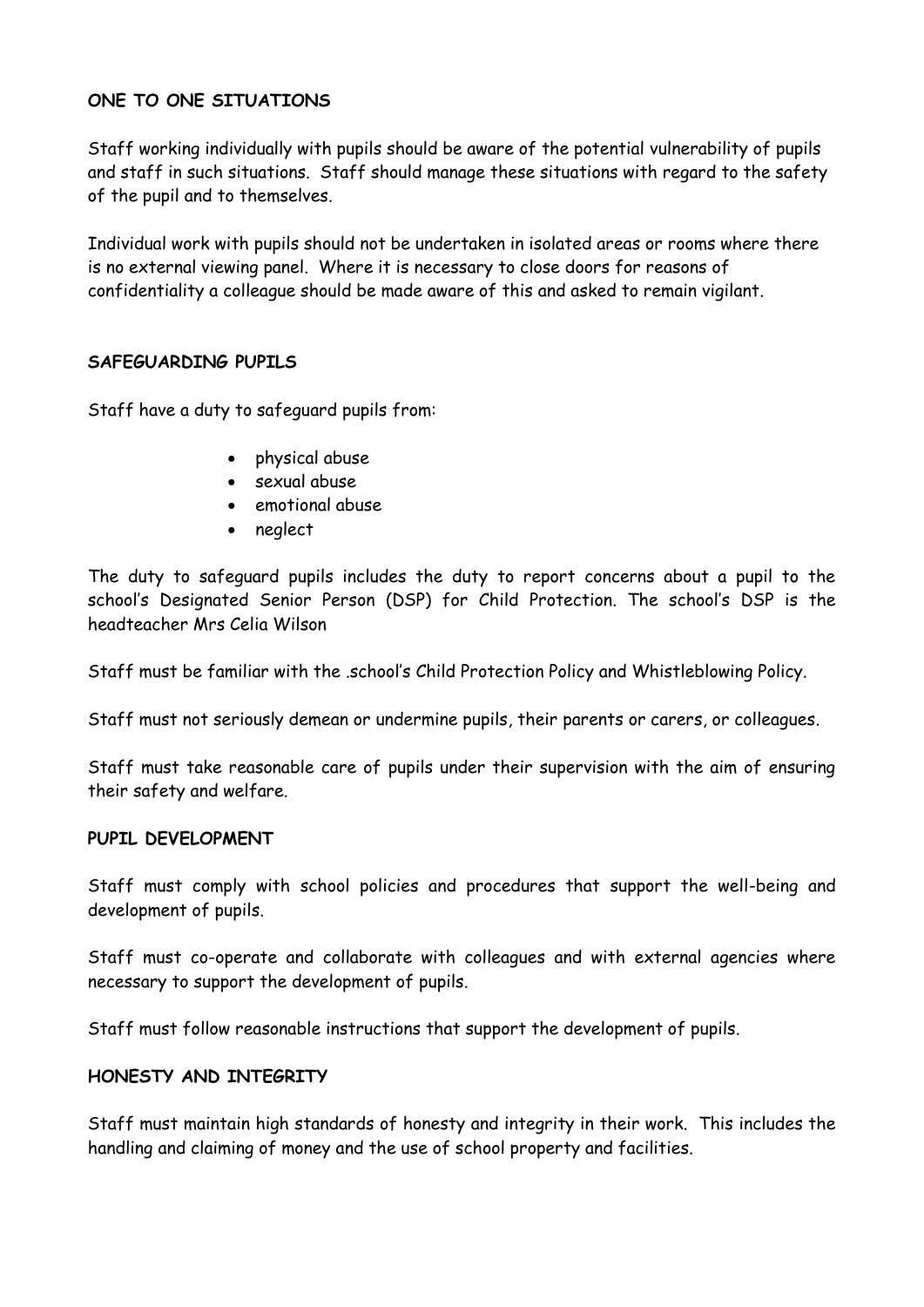All staff must comply with the Bribery Act 2010. A person may be guilty of an offence of bribery under this act if they offer, promise or give financial advantage or other advantage to someone; or if they request, agree or accept , or receive a bribe from another person. If you believe that a person has failed to comply with the Bribery Act, you should refer to the Whistleblowing Policy.

Gifts from suppliers or associates of the school must be declared to the Headteacher, with the exception of "one off" token gifts from students or parents. Disproportionate gifts from students or parents should be declared to the Headteacher. Personal gifts from individual members of staff to students are inappropriate and could be misinterpreted.

#### **CONDUCT OUTSIDE WORK**

Staff must not engage in conduct outside work which could seriously damage the reputation and standing of the school or the employee's own reputation or the reputation of other members of the school community.

In particular, criminal offences that involve violence or possession or use of illegal drugs or sexual misconduct are regarded as unacceptable.

Staff must exercise caution when using information technology and be aware of the risks to themselves and others.

Staff may undertake work outside school, either paid or voluntary, provided that it does not conflict with the interests of the school nor be to a level which may contravene the working time regulations or affect an individual's work performance.

Staff must not engage in inappropriate use of social network sites which may bring themselves, the school, school community or employer into disrepute.

#### **DRESS AND APPEARANCE**

Kirkby and Great Broughton School recognise that dress and appearance are matters of personal choice and self-expression. However, all staff must dress in a manner that is appropriate to a professional role and that promotes a professional image.

Staff should dress safely and appropriately for the tasks they undertake.

#### **CONFIDENTIALITY**

Where staff have access to confidential information about pupils or their parents or carers, staff must not reveal such information except to those colleagues who have a professional role in relation to the pupil.

All staff are likely at some point to witness actions which need to be confidential. For example, where a pupil is bullied by another pupil (or by a member of staff), this needs to be